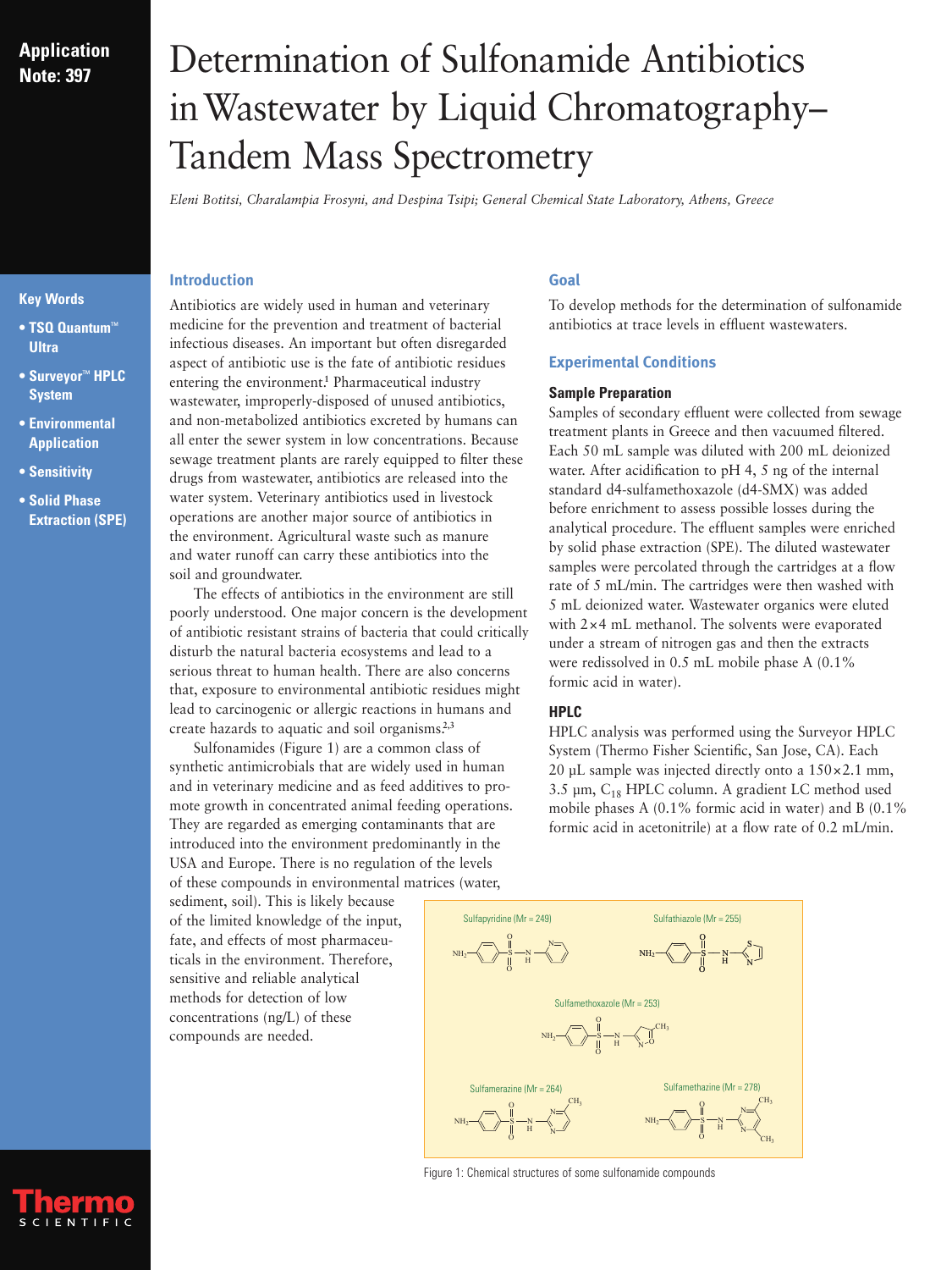## **MS**

MS analysis was carried out on a TSQ Quantum Ultra triple stage quadrupole mass spectrometer with an electrospray ionization source (Thermo Fisher Scientific, San Jose, CA).

The MS conditions were as follows: Ion source polarity: Positive ion mode Sheath gas pressure  $(N_2)$ : 40 units Ion transfer tube temperature: 350°C Collision gas pressure (Ar): 1.0 mTorr Q1 resolution: 0.2 FWHM, Q3 resolution: 0.7 FWHM Dwell time: 0.2 s Scan Type: SRM

Table 1 summarizes the SRM transitions that were monitored. MS detection of the target compounds was divided into three time segments on the basis of their retention times during chromatography. The protonated molecular ion of the compound [M+H]+ was selected as the precursor ion. Detection was performed in the multiple reaction monitoring mode using, usually, the two most intense and characteristic precursor/product-ion transitions obtained from the MS/MS optimization procedure. Identification criteria for the target compounds were based on the LC retention time  $(t_R)$  and on the ratio of the two monitored transitions for each compound.

Method accuracy and precision were evaluated by recovery studies, using deionized water spiked with appropriate amounts of the sulfonamides at three concentrations (2 ng/L, 20 ng/L, and 200 ng/L). Calibration plots were obtained by analysis of standard solutions at eight concentrations in the range 0.1  $\mu$ g/L–100  $\mu$ g/L (2 pg–2000 pg injected).

# **Results and Discussion**

The method validation data are summarized in Table 2. Linearity of the method was assumed because the  $r^2$  values were greater than 0.99 for the linear regression equations (1/x weighted) and the residuals were less than 20% for each calibration point in the concentration range 0.1 µg/L–100 µg/L. Quantification was performed on the basis of external calibration plots using the peak area of the most intense transition of the analyte. For SMX, quantification was performed using the ratios of the peak areas of the most abundant monitored ion of the analyte to that of the respective ion of the surrogate standard d4-SMX.

The accuracy of the method was determined by recovery studies conducted on spiked deionized water samples at three concentration levels: 2 ng/L, 20 ng/L, and 200 ng/L. The precision of the method was determined by repeated intra-day (n=3) and inter-day analysis (n=6) of samples spiked at the three concentrations. High rates of recovery were achieved, usually greater than 72%, and relative standard deviations for inter-day analysis (n=6) ranged between 3.1% and 19.0%. The SRM chromatograms obtained from deionized water spiked at a concentration of 2 ng/L are shown in Figure 2.

The method was applied to the wastewater samples to investigate the occurrence of sulfonamide antibiotics. Sulfamethoxazole was detected in all of the samples. The median concentration was 150 ng/L. The SRM chromatograms of SMX in the wastewater effluent extract are shown in Figure 3.

| <b>Compound</b>             | <b>Retention</b><br>time (min) | <b>Precursor ion</b><br>$[M+H]^+ m/z$ | <b>Product</b><br>ions $m/z$ | <b>CE</b><br>(V) |
|-----------------------------|--------------------------------|---------------------------------------|------------------------------|------------------|
| Sulfapyridine, SPY          | 10.1                           | 250                                   | 108, 156                     | 20               |
| Sulfamethoxazole, SMX       | 26.2                           | 254                                   | 108, 156                     | 25               |
| Sulfathiazole, STZ          | 10.3                           | 256                                   | 108, 156                     | 17               |
| Sulfamerazine, SMR          | 12.0                           | 265                                   | 108, 156                     | 17               |
| Sulfamethazine, SMZ         | 18.6                           | 279                                   | 186, 204                     | 24               |
| D4-Sulfamethoxazole, D4-SMX | 26.0                           | 258                                   | 112, 160                     | 25               |
| D4-Sulfathiazole, D4-STZ    | 10.0                           | 260                                   | 112, 160                     | 20               |

Table 1: Diagnostic ions of sulfonamide antibiotics

|                                                                     | $R^{2*}$<br>concentration range | <b>LOD</b>  | <b>Mean Recovery (<math>\pm</math> %RSD)</b> |                                       |                       |  |  |
|---------------------------------------------------------------------|---------------------------------|-------------|----------------------------------------------|---------------------------------------|-----------------------|--|--|
| <b>Compound</b>                                                     | $0.1 - 100$ µg/L                | $(\mu g/L)$ | 2 ng/L $H_2O$ (n=6)                          | 20 $\text{ng/L H}_{2}0 \text{ (n=6)}$ | 200 ng/L $H_2O$ (n=6) |  |  |
| Sulfapyridine, SPY                                                  | 0.997                           | 0.053       | $77(\pm 7.8)$                                | $83 (\pm 5.1)$                        | $120 (\pm 8.4)$       |  |  |
| Sulfamethoxazole, SMX                                               | 0.999                           | 0.055       | $102 (\pm 7.5)$                              | $99 \ (\pm 5.5)$                      | $110 (\pm 7.2)$       |  |  |
| Sulfathiazole, STZ                                                  | 0.999                           | 0.054       | $79 (+14.0)$                                 | $83 (\pm 17.0)$                       | $106 (\pm 4.2)$       |  |  |
| Sulfamerazine, SMR                                                  | 0.998                           | 0.110       | $80 (\pm 15.3)$                              | $87 (\pm 3.1)$                        | $120 (\pm 7.2)$       |  |  |
| Sulfamethazine, SMZ                                                 | 0.999                           | 0.110       | $72 (\pm 19.0)$                              | $77(\pm 14.0)$                        | $116 (\pm 8.4)$       |  |  |
| *linear fit calibration curves with 1/x weighting, (n=5 replicates) |                                 |             |                                              |                                       |                       |  |  |

Table 2: Validation data (linearity, accuracy, precision)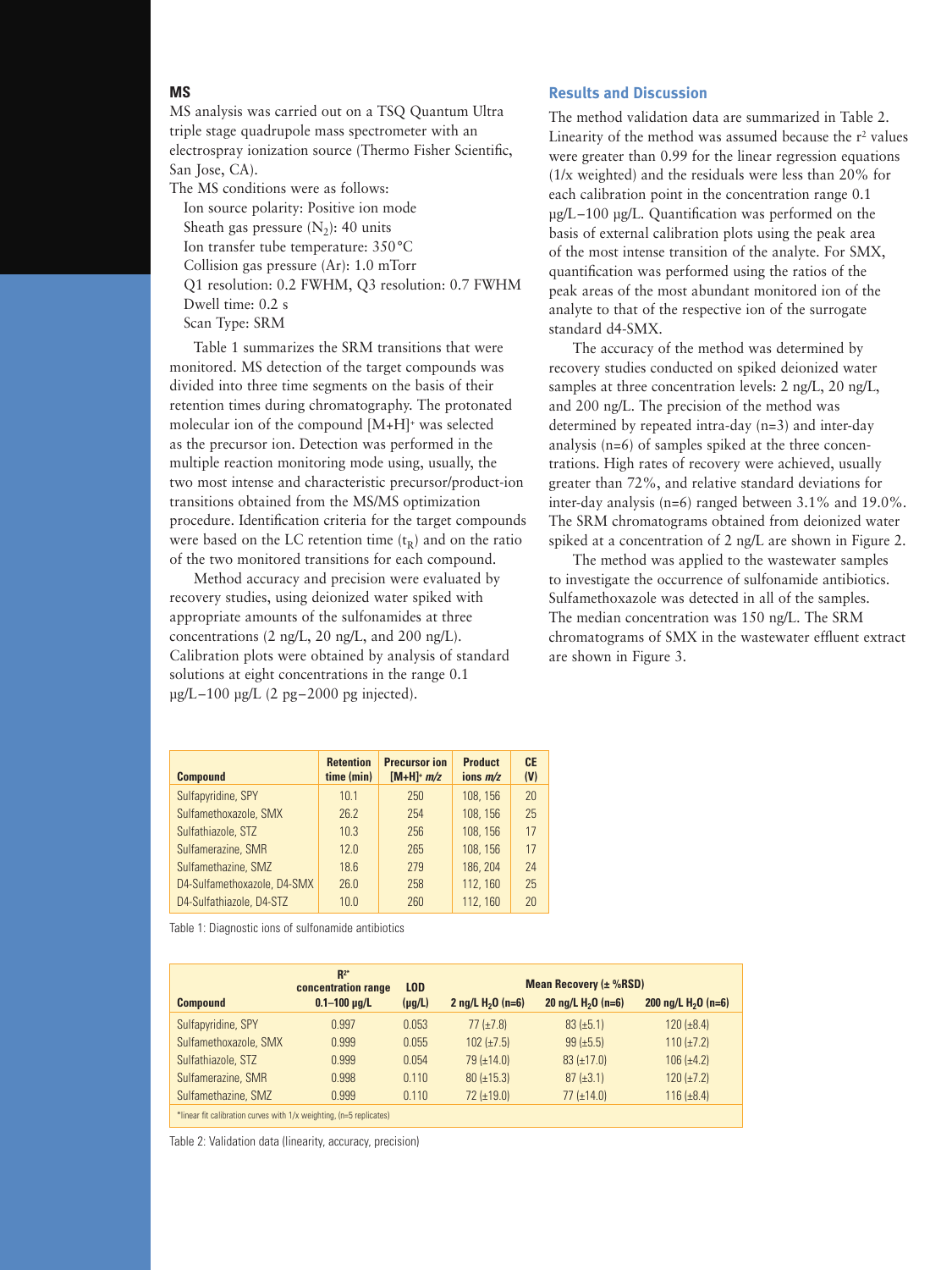

Figure 2: LC-ESI(+)-MS/MS SRM chromatograms of a spiked (2 ng/L) deionized water extract



Figure 3: LC-ESI(+)-MS/MS chromatograms of sulfamethoxazole in wastewater sample extract and of a standard solution of sulfamethoxazole